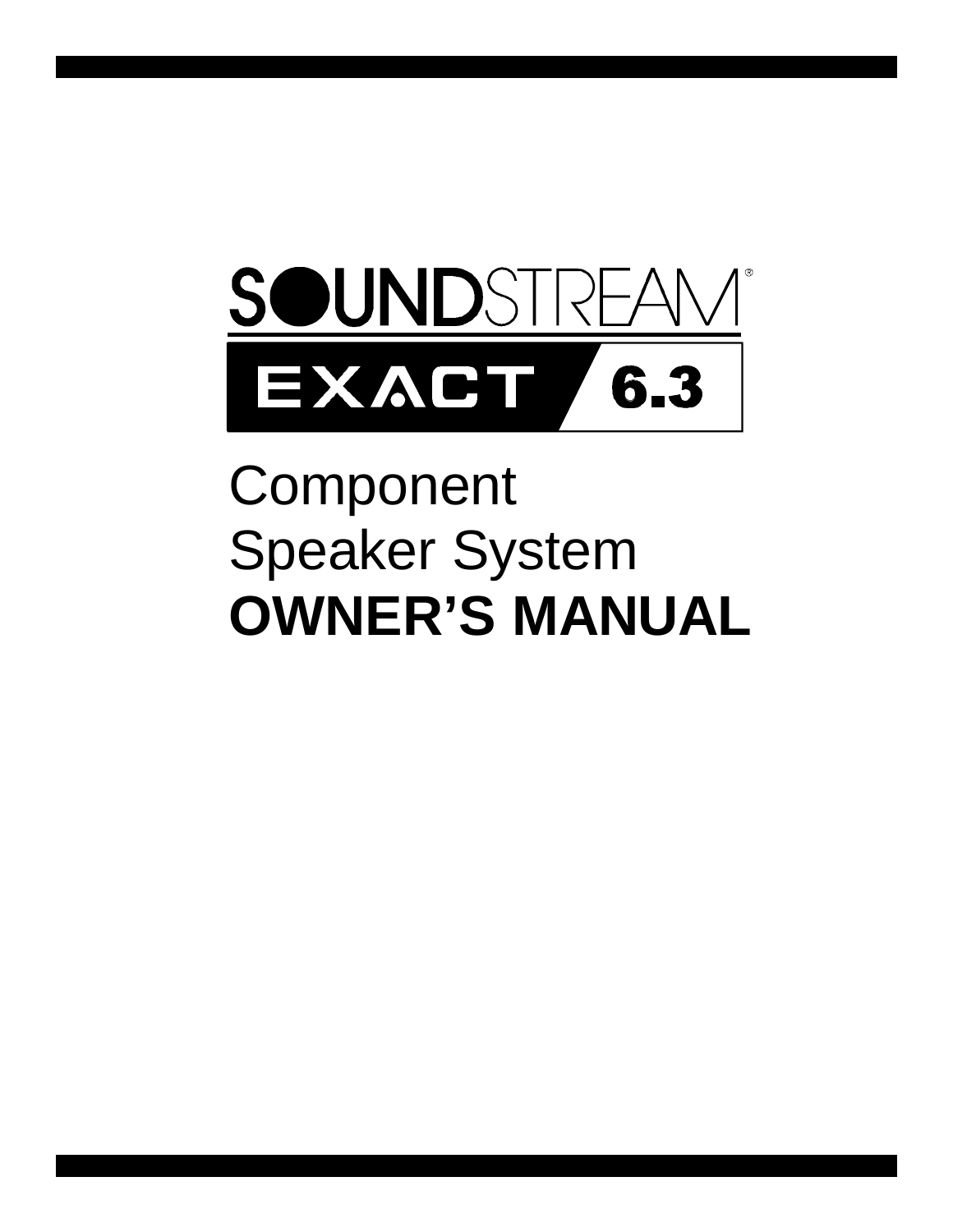

# **Component Speaker System**

**HARDWARE AND CONNECTOR PARTS LIST**

Congratulations on your purchase of the Soundstream EXACT6.3 Component Speaker System. You now own one of the finest car audio speaker systems available.

As with all high quality car audio components, professional installation is recommended. Your dealer's knowledge and experience can ensure a problem-free, cosmetically integrated installation. If you plan on installing the EXACT6.3 speaker system yourself, please review this Owner's Manual first before attempting installation. In addition, it's a good idea to keep the manual for future reference.

| <b>EXACT6 Serial Number</b> |  |
|-----------------------------|--|
| <b>EXACT1 Serial Number</b> |  |
| Date of Purchase            |  |
| Date of Installation        |  |
| Dealer's Name               |  |
|                             |  |

# **HARDWARE AND CONNECTOR PARTS LIST**

Before beginning your installation, please check to see that the number of parts contained in your box match the list below:

# **Hardware**

- 2 each flush-mount cups
- 16 each 1  $\frac{1}{4}$ " #8 sheet metal screws (for mounting EXACT6)
- 2 each  $\frac{1}{4}$ " 6-32 machine screws (for EXACT1 flush mount cup spring clips)
	- 4 each stainless steel tweeter spring clips (for EXACT1 flush mount cup)
- 4 each  $1/2$ " #8 sheet metal screws (for mounting EXACT6.3X)
- 4 each  $\frac{1}{2}$ " flat head screws (for EXACT1 surface mounting)
	- 1 each template set

### **Connectors**

- 4 each  $\frac{1}{4}$ " tab female gold insulated slip-on connectors (for EXACT6 woofers)
	- 16 each gold spade connectors (for connecting to crossover)
- 4 each  $\frac{1}{8}$ " gold round female connectors (for connecting EXACT1 to speaker wire)
	- 4 each vinyl insulators (for insulating EXACT1 speaker connectors)

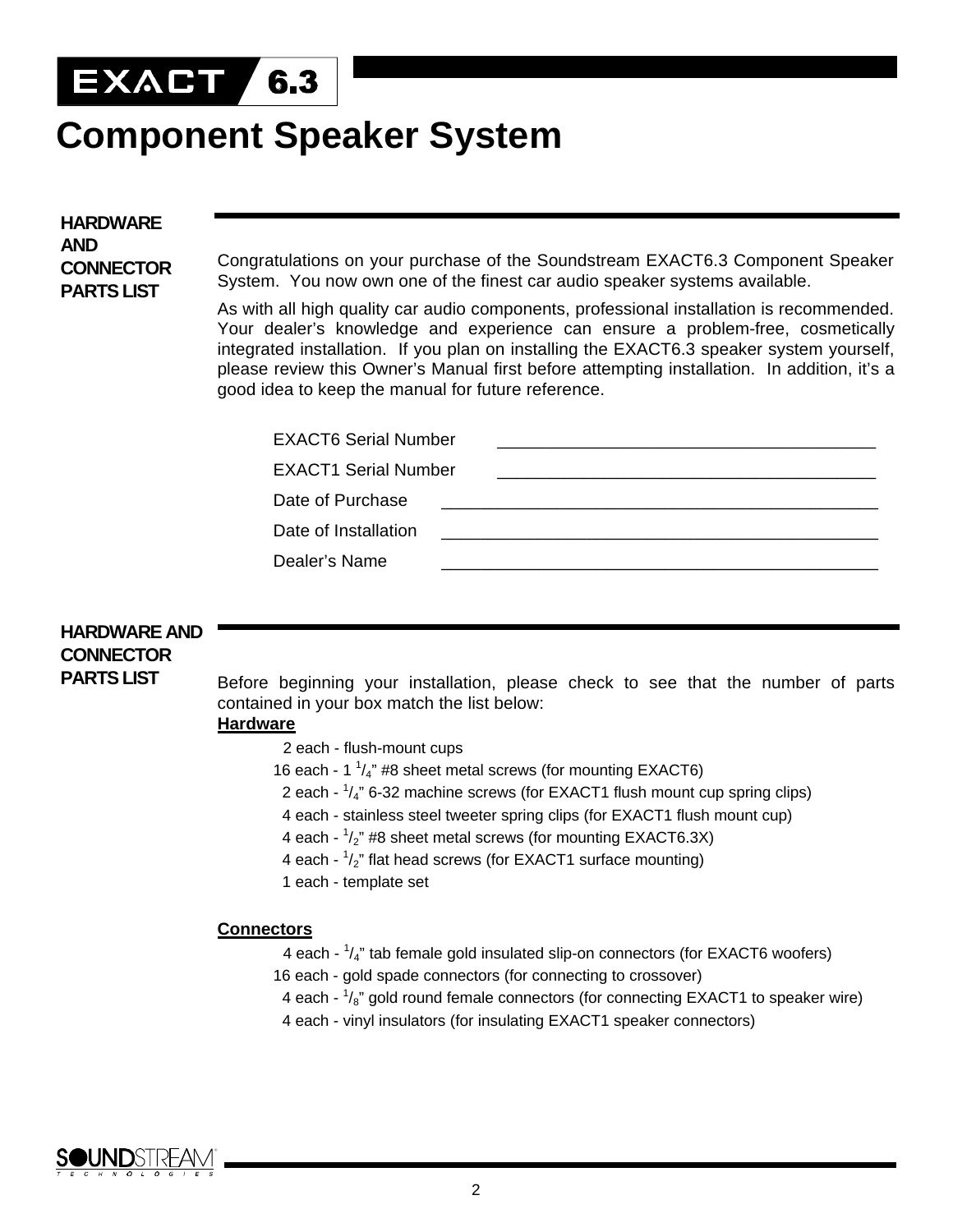

# **EXACT6.3 DESIGN**

The EXACT6.3 Component Speaker System is the result of highly focused engineering effort. Each element of the EXACT6.3 represents several advances in automotive speaker technology. When the EXACT6.3 project was initiated, the following goals were established:

- High performance sound reproduction in the automotive environment
- Ease of installation
- Superb ergonomics and visual appeal
- High output capability
- Ability to "tailor" sound to each vehicle

Through extensive testing and development, the EXACT6.3 has been designed to provide extremely consistent on and off-axis response in the automobile. Installation flexibility and ergonomics are enhanced by the mounting versatility of both the EXACT6 midrange/woofer and the EXACT1 tweeter. Finally, the high output capability and low frequency extension of the EXACT6.3 are atypical of 6  $\frac{1}{2}$ " drivers due to the excursion capabilities of the EXACT6 and the steep crossover slopes of the EXACT6.3X.

These efforts have resulted in an extremely flexible speaker system that performs flawlessly in a

# **FEATURES**

# **EXACT6 Midrange / Woofer**

The EXACT6 represents a departure from typical midrange/midbass drivers by combining massive midbass *and* exceptionally smooth midrange.

- **Die-cast Magnesium Frame** designed specifically for extra long excursion. Results in higher output and extended low frequency response.
- **Copper Inductance Cap** for lower distortion and extended high frequency response.
- **Natural Fiber Cone** designed for optimum rigidity and damping with minimal "coloration".

### **EXACT1 Soft Dome Neodymium Tweeter**

The EXACT1 tweeter is an ultra-high performance 1" Neodymium tweeter designed to deliver outstanding high frequency reproduction.

- **Fourth-generation Neodymium Magnetic Assembly** providing performance comparable or superior to tweeters three times the size.
- **Specially-treated Textile Dome** for a natural, smooth response to 20 kHz.
- **Ferrofluid-immersed Voice Coil** enhances heat dissipation.

### **EXACT6.3X Passive Crossover Network**

The EXACT6.3X Passive Crossover represents a new concept in crossover philosophy. The EXACT6.3X crossover consists of high quality, multi-element components with two switchable functions. A three position switch controls the tweeter level and a two position switch controls the midrange presence. The combination of each allows for a multitude of control options. Dual inputs allow for multi-channel amp operation of woofer and tweeter circuits.

- **24 dB/octave Acoustic Summation Crossover Slopes** for smoother response.
- **Variable Tweeter and Midrange Controls** for added flexibility.
- **Dual Inputs** for multi-amp operation and further flexibility.
- **Dynamic Tweeter Level Control** allows for improved power handling and continuous output.
- **Ultra-low DCR Inductors** for minimal signal loss (High power Air-core type in woofer path).
- **Mylar Film Capacitors** to ensure low saturation and accuracy in the high frequencies.

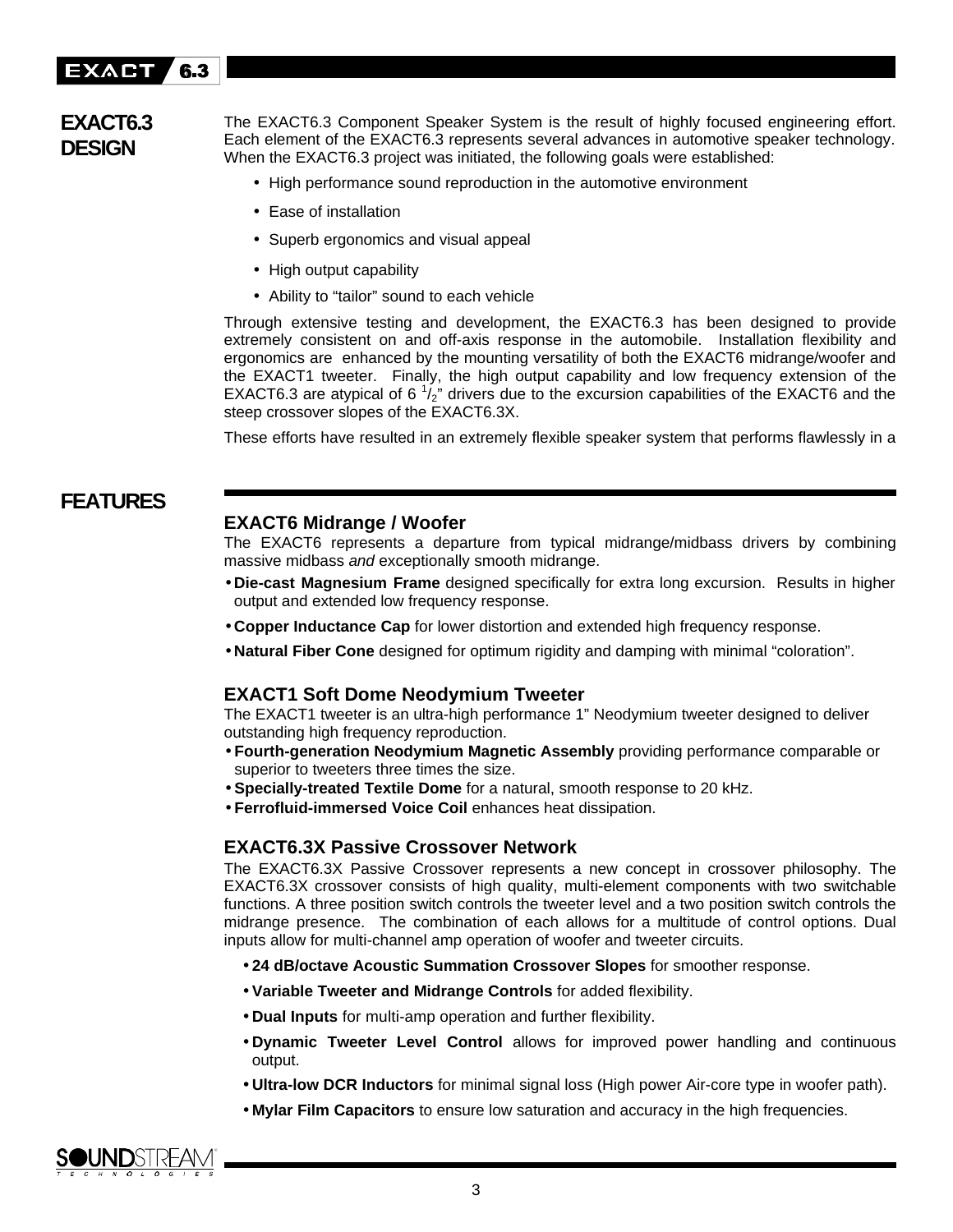#### EXACT 6.3

# **LOCATION AND MOUNTING**

The first step in a successful installation is thorough planning. Choose the location for your speaker components carefully. Follow these suggestions to ensure proper imaging and the best performance:

- Select a location where each tweeter and midrange/woofer can be mounted close to each other. A good rule of thumb is a maximum of one foot from midrange/woofer to tweeter.
- Choose a location that offers the least amount of sound obstruction.
- Try to mount the components on the same plane.
- Always check behind the chosen mounting locations to make sure that there are no obstructions (e.g., trunk springs, gas tank, window tracks) or wires in the way, as well as to make sure that there is ample support on which to mount the

# **INSTALLING THE EXACT1 TWEETER**

The EXACT1 tweeter can be installed in a variety of ways: a simple yet elegant installation cup is provided for flush mounting; or the tweeter may be easily disassembled for custom applications, such as installation in vents, custom painting, or mounting behind a factory grille. Hardware is provided for each mounting configuration.

For surface mounting, locate a flat mounting surface for the EXACT1. A direct "onaxis" location is not necessary, as the EXACT1 provides extraordinary "off-axis"

### **Flush Mounting**

- 1) Cut a 1  $^{7}/_{8}$ " diameter hole through the mounting surface. If the surface is covered with cloth or carpet, be careful not to tear or pull the material. Sometimes it is a good idea to peel the material away and then trim it by hand.
- 2) Secure the cup in the mounting cutout by using the spring clips and screw provided. Slip the spring clips through the bottom of the cup and tighten the screw until the cup is firmly seated. See Figure 1.
- 3) Once the cup is secure, mount the tweeter into the cup making sure to pass the tweeter wires through the openings in the cup. The tweeter will lock into the cup when turned clockwise. See Figure 2.



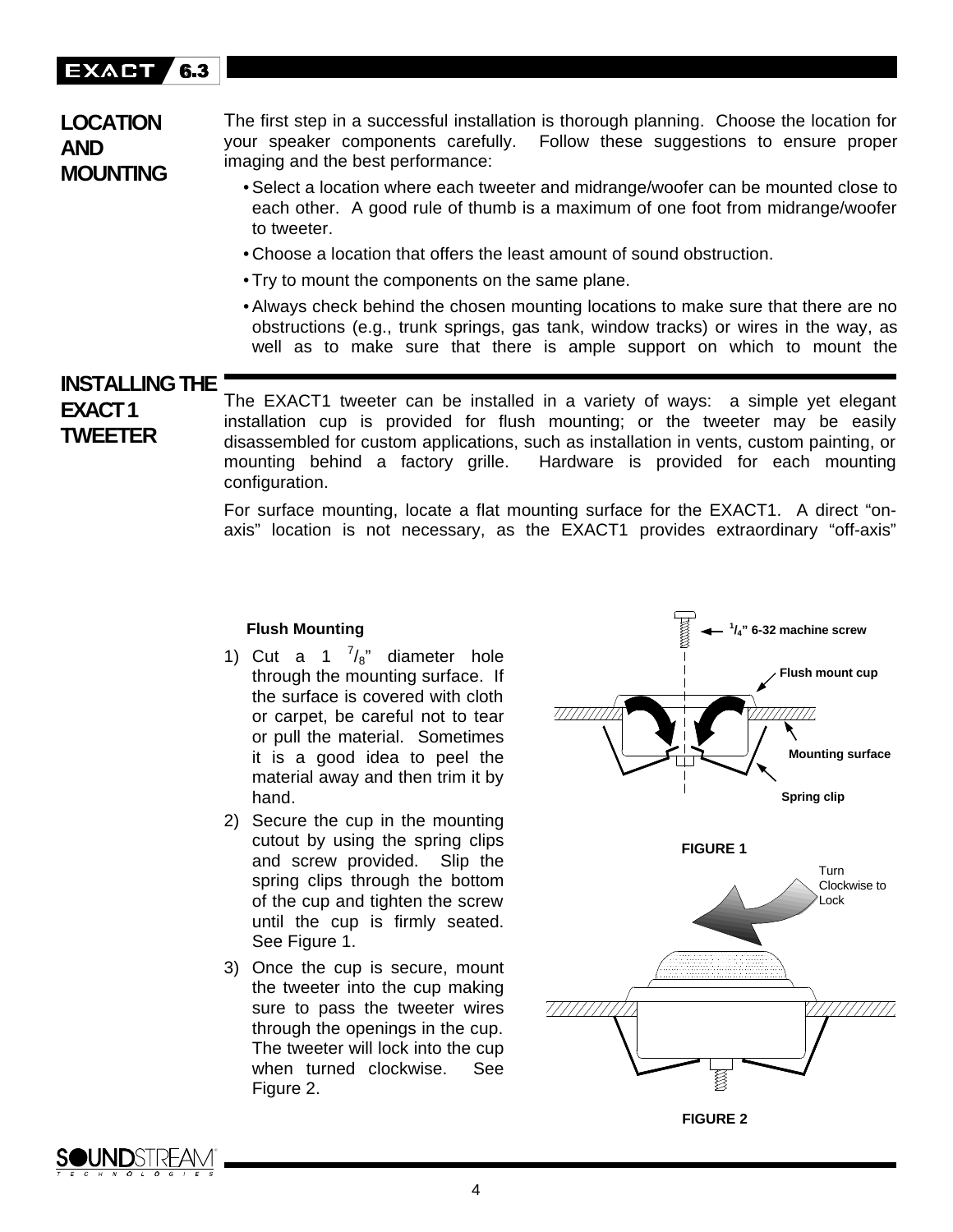#### EXACT **7 6.3**

# **TWEETER SURFACE MOUNTING**

1) Remove the tweeter's plastic backplate by separating the plate from the tweeter housing with your two thumb nails at one of the terminal locations, gently prying the two pieces until they snap apart. See Figure 3.

- 2) Mark the location in which you are going to mount the tweeter using the supplied template and drill holes for each of the two wires. Also drill small "pilot" holes for the two mounting screws.
- 3) Mount the backplate with the two 1/2" flat head screws. See Figure 4 below.
- 4) Feed the wires through the holes and attach them to the speaker wires going to the crossover. Position the tweeter over the backplate and then simply snap it back on. Be sure to feed the Red wire through the (+) marked hole.



**FIGURE 3**



### **FIGURE 4**

# **TWEETER ANGLE MOUNTING**

- 1) Remove and discard the tweeter's plastic backplate as described above.
- 2) Drill out the appropriate holes in the back of the angle mount. Mark the location in which you are going to mount the tweeter using the supplied template and drill holes for each of the two wires. Also drill small "pilot" holes for the two mounting screws.
- 3) Mount the angle mount backplate with the two 1/2" flat head screws. See Figure 5.
- 4) Feed the wires through the holes and attach them to the speaker wires going to the crossover. Position the tweeter over the backplate and then simply snap it back on.





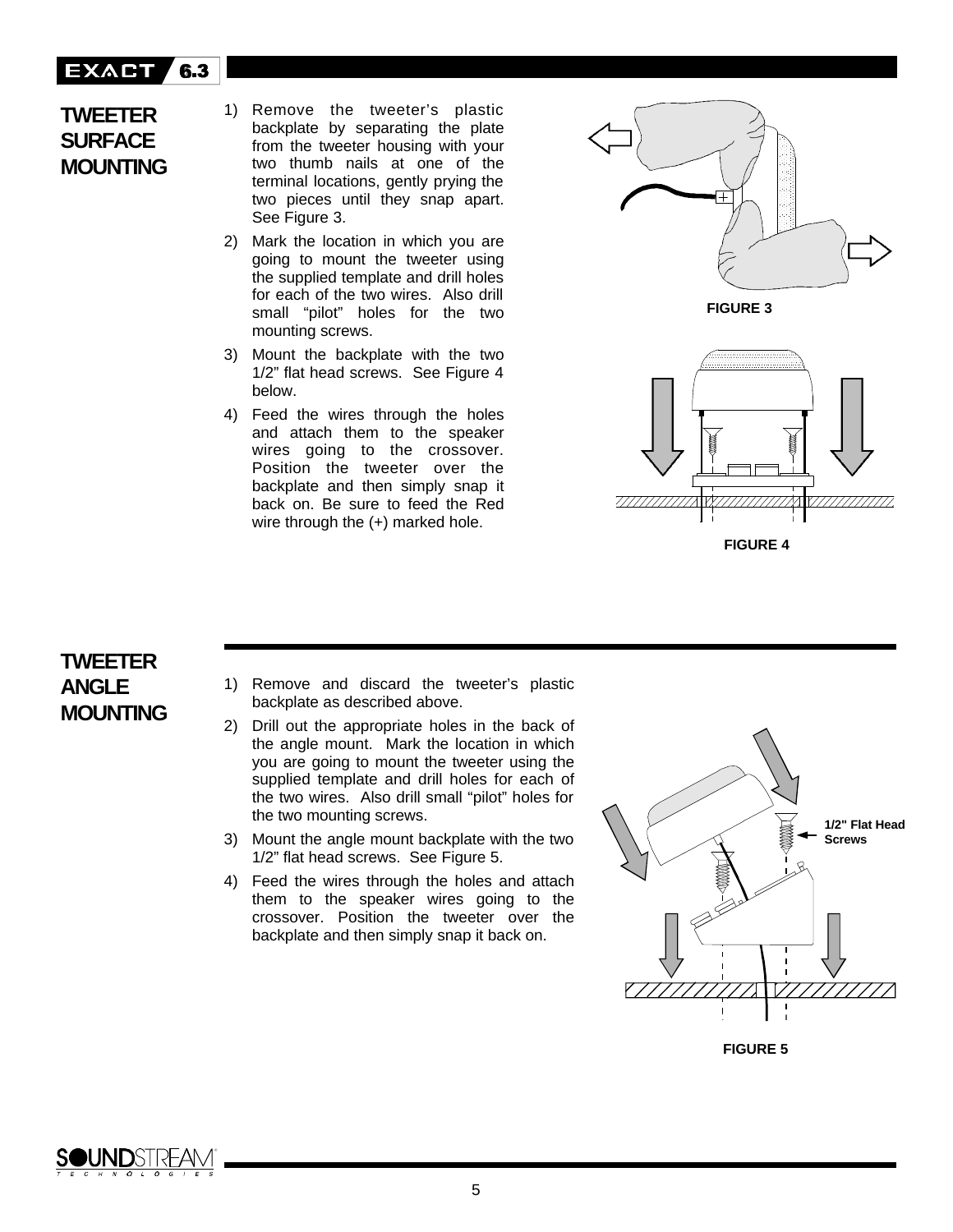#### EXACT **7 6.3**

# **INSTALLING THE EXACT6 MIDRANGE-WOOFER**

The EXACT6 Midrange/Woofer can be mounted on the front or rear of a panel; gaskets are provided for both options. The bolt hole configuration will fit a variety of standard OEM patterns making it ideal for direct replacement. Best performance is achieved when the speaker is securely mounted to a door panel or rear deck. There should be no gaps between the speaker and the mounting surface, as this will impair its low frequency performance. Be certain that both the panel and the speaker are securely mounted to prevent unwanted vibration.

- 1) Mark the speaker location by using the template provided.
- 2) Cut the opening and debur the edges with a file.
- 3) Hold the speaker in place against the mounting surface and mark the mounting bolt holes.
- 4) Drill the appropriate size pilot holes for the screws provided.
- 5) Make all speaker connections prior to mounting the speaker to the panel. Since the diecast basket of the EXACT6 is rigid and will not flex, it is possible to affix the woofer to the panel with less than eight screws (however, you will need to use a minimum of four screws to assure a good seal).
- 6) Place the EXACT6 into the trim ring, make the speaker wire connections, then install the speaker/trim ring assembly to the panel using the screws provided. Affix the grille.
- 7) When routing speaker cables to the driver, it is important to form a drip loop in the cable below the level of the driver to keep water from reaching it. See Figure 6.



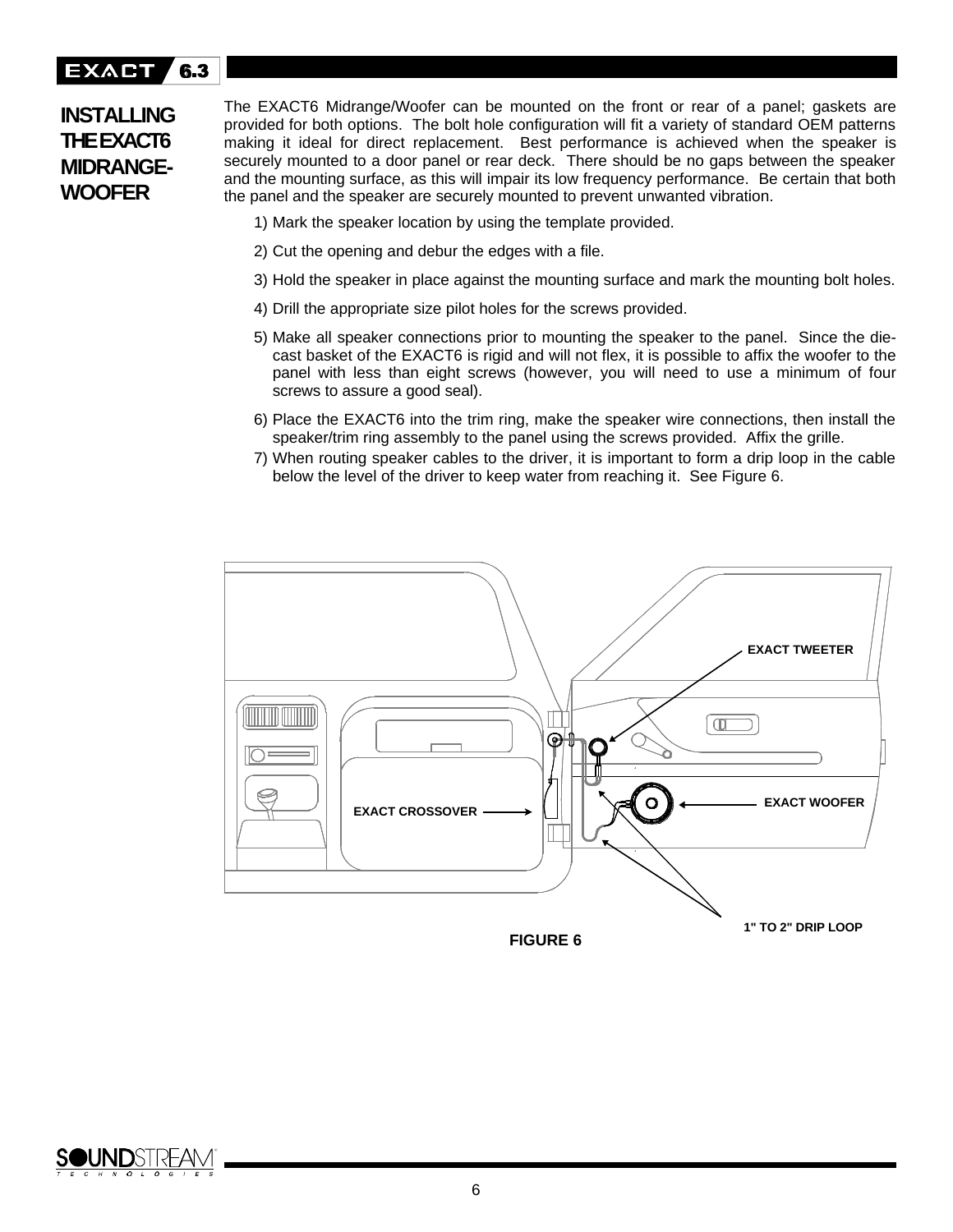#### **EXACT** 6.3

**LEVEL CONTROL**

**TWEETER LEVEL**

**CONTROL**

The EXACT6.3X Passive Crossover can be mounted in virtually any location inside the vehicle. Be sure not to mount the EXACT6.3X outside the vehicle, or in a location where it may be exposed to dirt or moisture (e.g., the engine compartment, inside a wheel housing, inside a door, at the bottom of a leaky trunk). **MOUNTING THE EXACT6.3X CROSSOVER**

#### **TWEETER Tweeter Attenuation**

The EXACT6.3 system has been designed to provide optimum sound in a variety of installation locations. The provided crossover allows for three positions of tweeter level control: LOW, MED and HI. The LOW position is useful for using the EXACT6.3 in rear-fill applications. A switch under the clear plastic crossover cover sets one of the three positions. See Figure 7.

#### **Midrange Attenuation MIDRANGE**

The provided crossover also allows for two positions of midrange level control. A switch under the clear plastic crossover cover sets one of the two positions -- MIDRANGE PRESENCE -- ON/OFF. The ON position provides increased midrange, a feature useful for adjusting midrange vocal presence. See Figure 7. **LEVEL CONTROL**

#### **DYNAMIC Tweeter Protection Activation**

Under high power/high volume conditions, the dynamic tweeter level control (DTLC) circuit may activate. The purpose of DTLC is to prevent failure of the tweeter by reducing its output when necessary. Upon activation of the DTLC circuit, there will be an audible decrease in high frequency output as well as a visual indication from the DTLC light bulb (see Figure 7). The circuit is self-resetting -- if the DTLC activates, turn the volume down and normal operation will resume momentarily.





**FIGURE 7**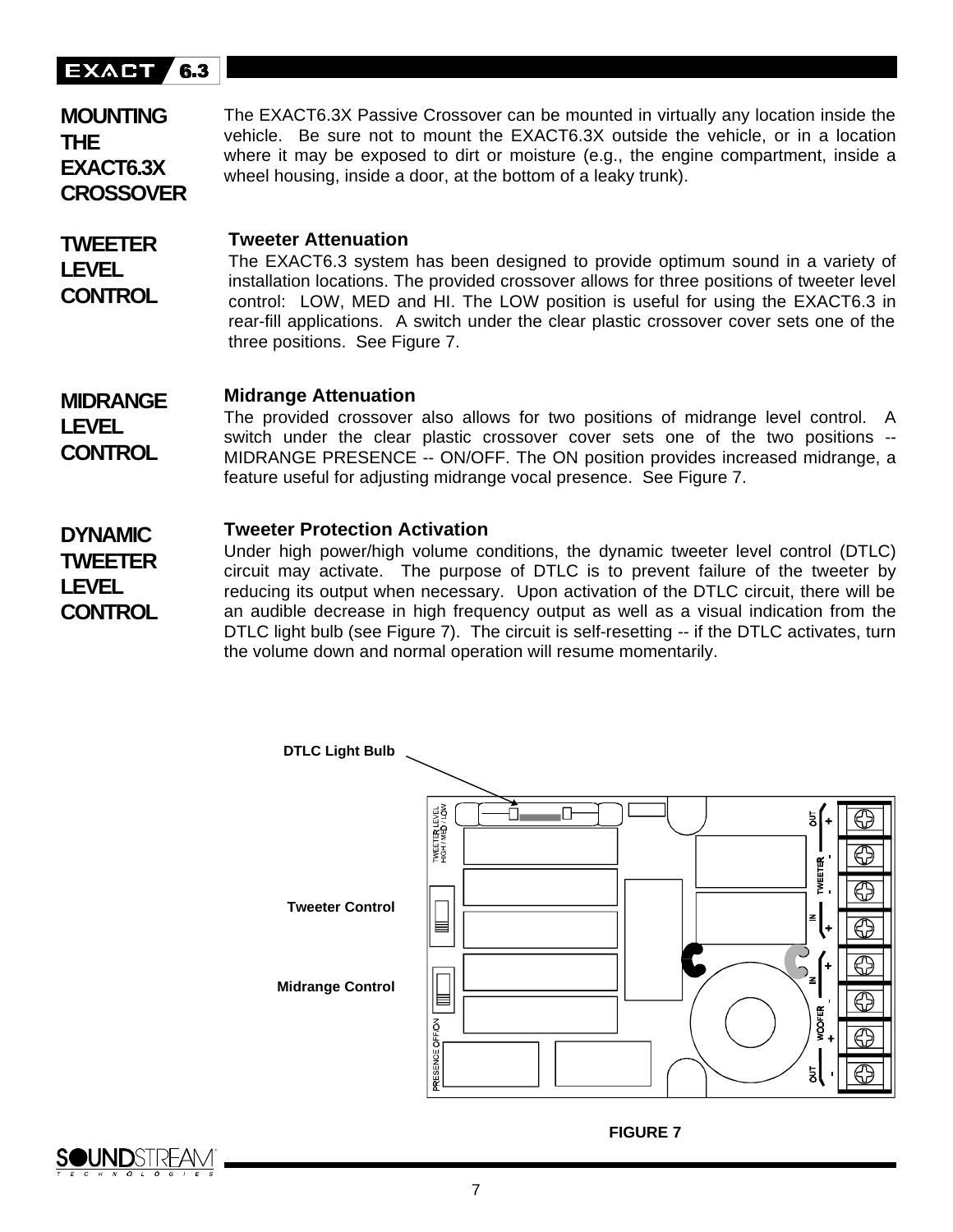

# **WIRING**

# EXACT6.3 **Wiring Diagram**

Figure 8 shows a diagram illustrating the wiring of the EXACT6.3 Component Speaker System. It is important to make sure that all connections are in phase; that is positive (+) is connected to positive (+), and negative (-) is connected to negative (-), since an out-of-phase connection will cause a dislocated image and low bass output. We suggest using a minimum of 16 gauge (ideally 12 gauge) premium cable. The connectors provided with this system will accommodate wire from 12 gauge to 16 gauge.



**FIGURE 8**

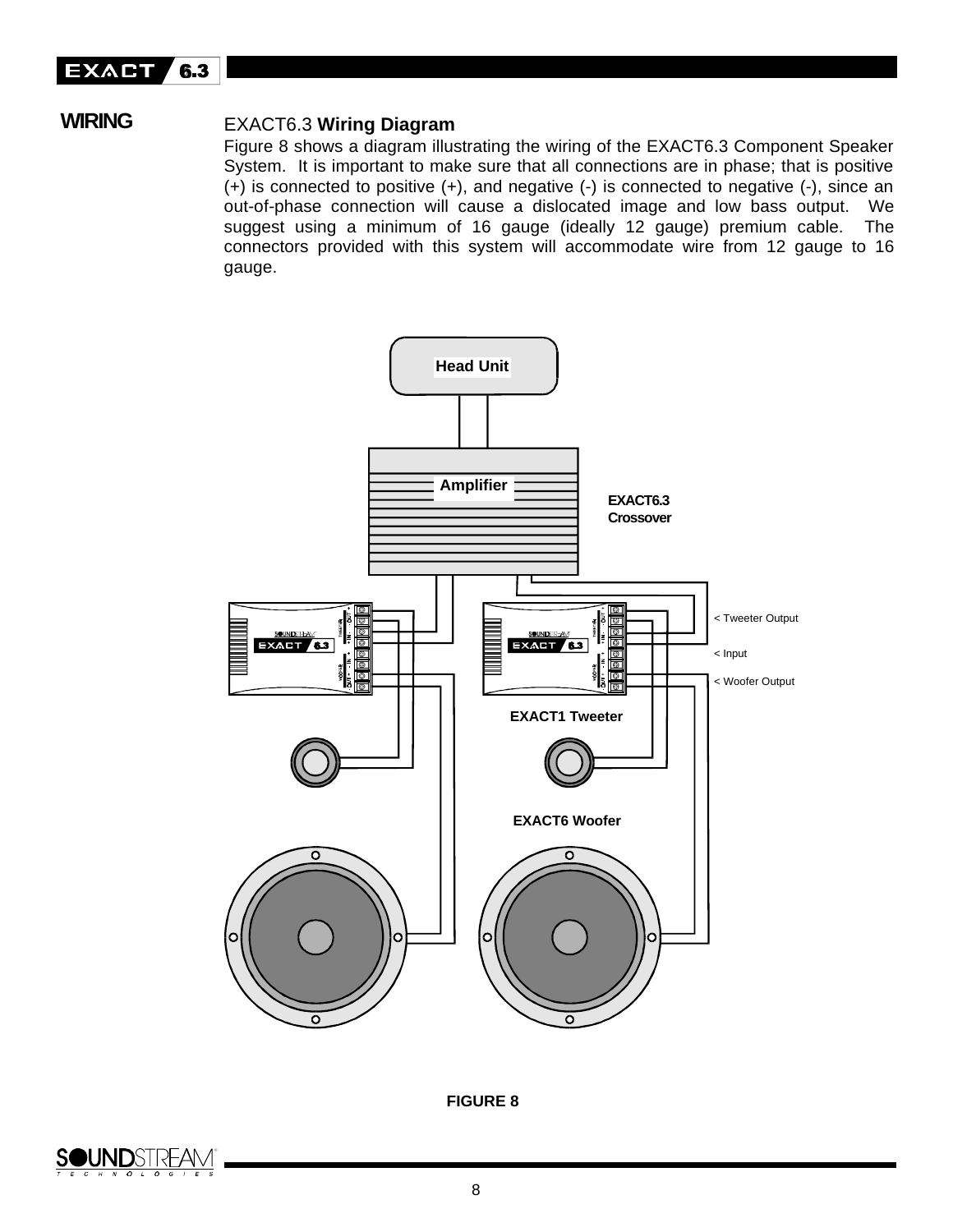# **EXACT 6.3**

**NOTES ON BI-AMPING**

### **Bi-Wiring**

The EXACT6.3 component system includes the EXACT6.3X passive crossover which is optimized for the speakers. The EXACT6.3X allows for dual amp inputs. See Figure 9.

This feature allows for a 4 channel amplifier or two 2 channel amplifiers to power the four individual drivers of an EXACT6.3 system. The benefit of this is added dynamics and level setting flexibility. A head unit's fader control could be used as a tweeter level control.





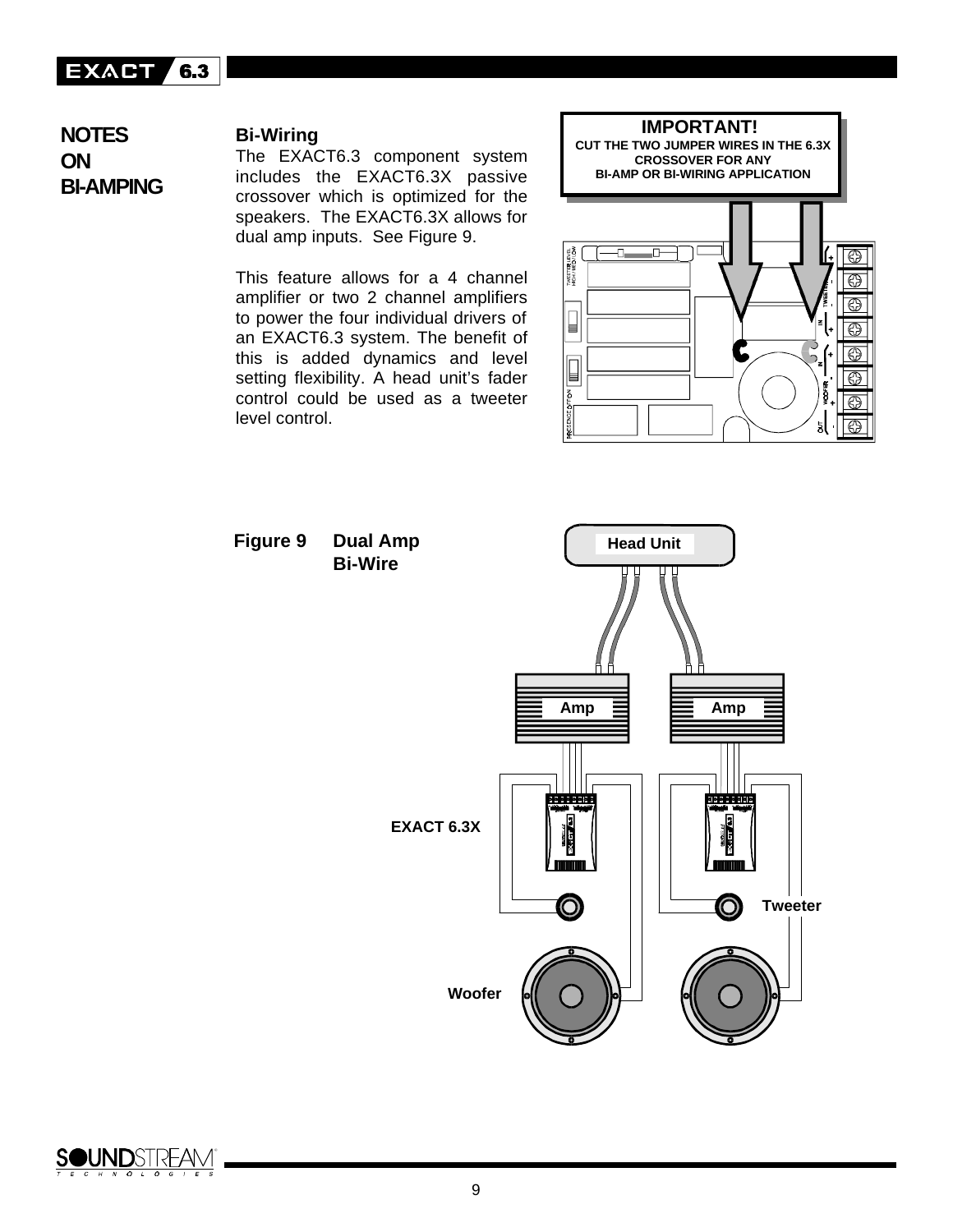

**NOTES ON BI-AMPING (CONTD.)**

### **Bi-Amping**

True bi-amping can also be accomplished with an external electronic crossover. See Figure 10. Even greater dynamics can be realized with bandwidth limited amplifiers. If your decide to bi-amp, please follow the recommendations below :

1)Use at least a 12dB/octave high pass filter no higher than 1500 Hz on the tweeters.

2)Use at least a 12dB/octave low pass filter no lower than 6000 Hz on the woofers.

This "staggered" active arrangement allows one full octave of bandwidth between the amp's active range and the speaker's passive range. This stagger allows the purposedesigned passive network to operate as intended. You will gain the benefit of dedicated amplifiers and retain the sound quality designed into the passive crossover.



**IMPORTANT!**



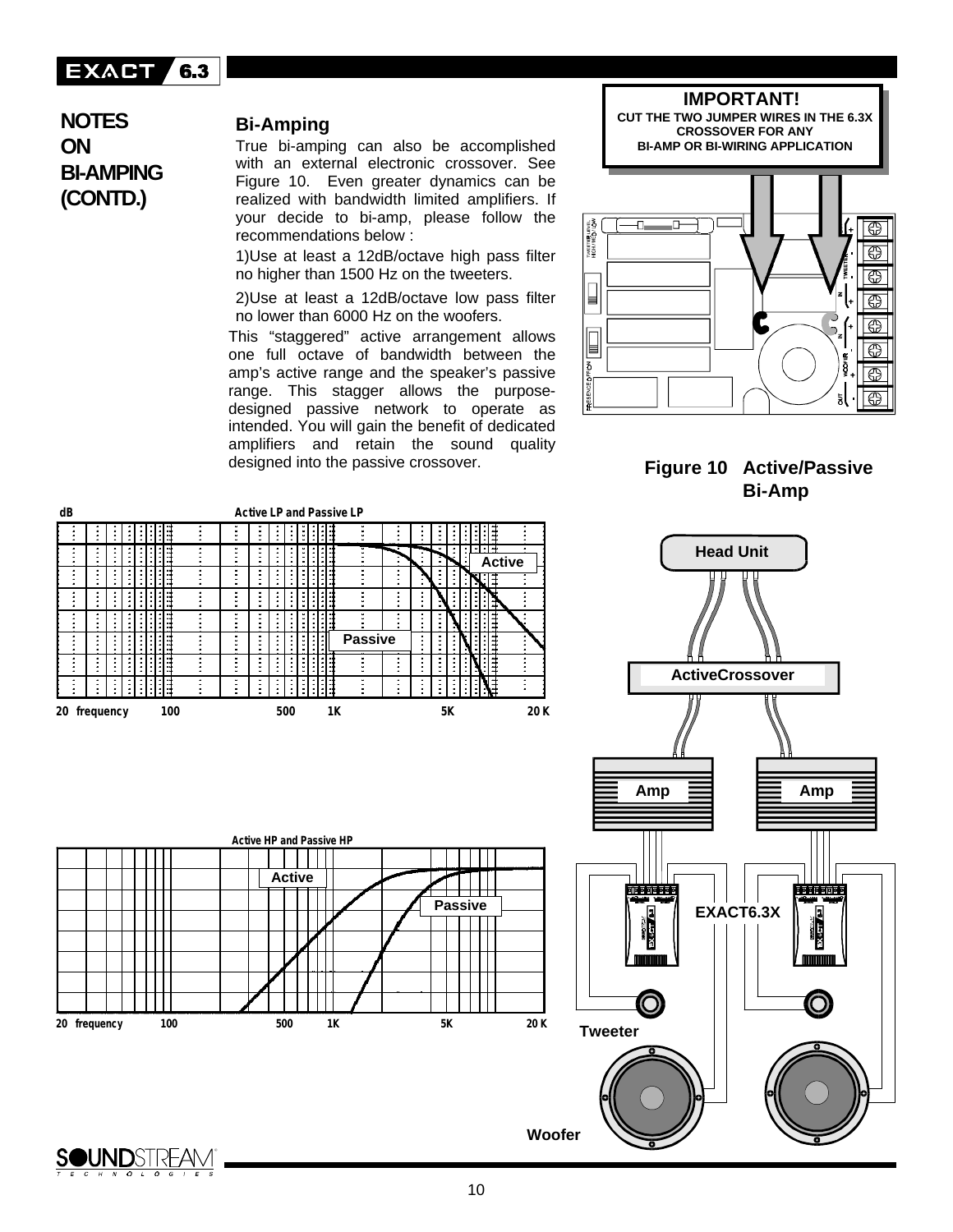# **SPECIFICATIONS**

# **EXACT6.3 System Specifications**

| <b>Frequency Response</b>        | 40 Hz - 20,000 Hz ±3dB                     |
|----------------------------------|--------------------------------------------|
| Sensitivity                      | 90 dB SPL at 1 meter (2.83v)               |
|                                  | 96 dB SPL at .5 meter (2.83v)              |
| <b>Continuous Power Handling</b> | 80 watts                                   |
| Peak Program Power Handling      | 160 watts                                  |
| Nominal Impedance                | 4Ω                                         |
| <b>Crossover Slope Rate</b>      | 24 dB/octave ASC                           |
| <b>Crossover Dimensions</b>      | $3.25$ " (W) x $1.5$ " (H) x $5.125$ " (D) |

# **EXACT6 Midrange/Woofer**

| <b>Frequency Response</b>        | 40 Hz - $6,500$ Hz $\pm 3$ dB      |
|----------------------------------|------------------------------------|
| Continuous Power Handling        | 80 watts with EXACT6.3X Crossover  |
| Peak Program Power Handling      | 160 watts with EXACT6.3X Crossover |
| Sensitivity                      | 90 dB SPL at 1 meter (2.83v        |
| Nominal Impedance                | 4Ω                                 |
| Nominal Driver Diameter          | 61/2"                              |
| <b>Mounting Cut-Out Diameter</b> | 5 5/8"                             |
| <b>Mounting Depth</b>            | 27/8"                              |

# **EXACT1 Soft Dome Neodymium Tweeter**

| <b>Frequency Response</b>        | 2,500 Hz - 20,000 Hz ±3dB    |
|----------------------------------|------------------------------|
| Sensitivity                      | 90 dB SPL at 1 meter (2.83v) |
| Nominal Impedance                | 4Ω                           |
| <b>Nominal Tweeter Diameter</b>  | 1"                           |
| <b>Mounting Cut-Out Diameter</b> | $1^7/s''$                    |
| Mounting Depth (flush mount)     | $\frac{1}{2}$                |

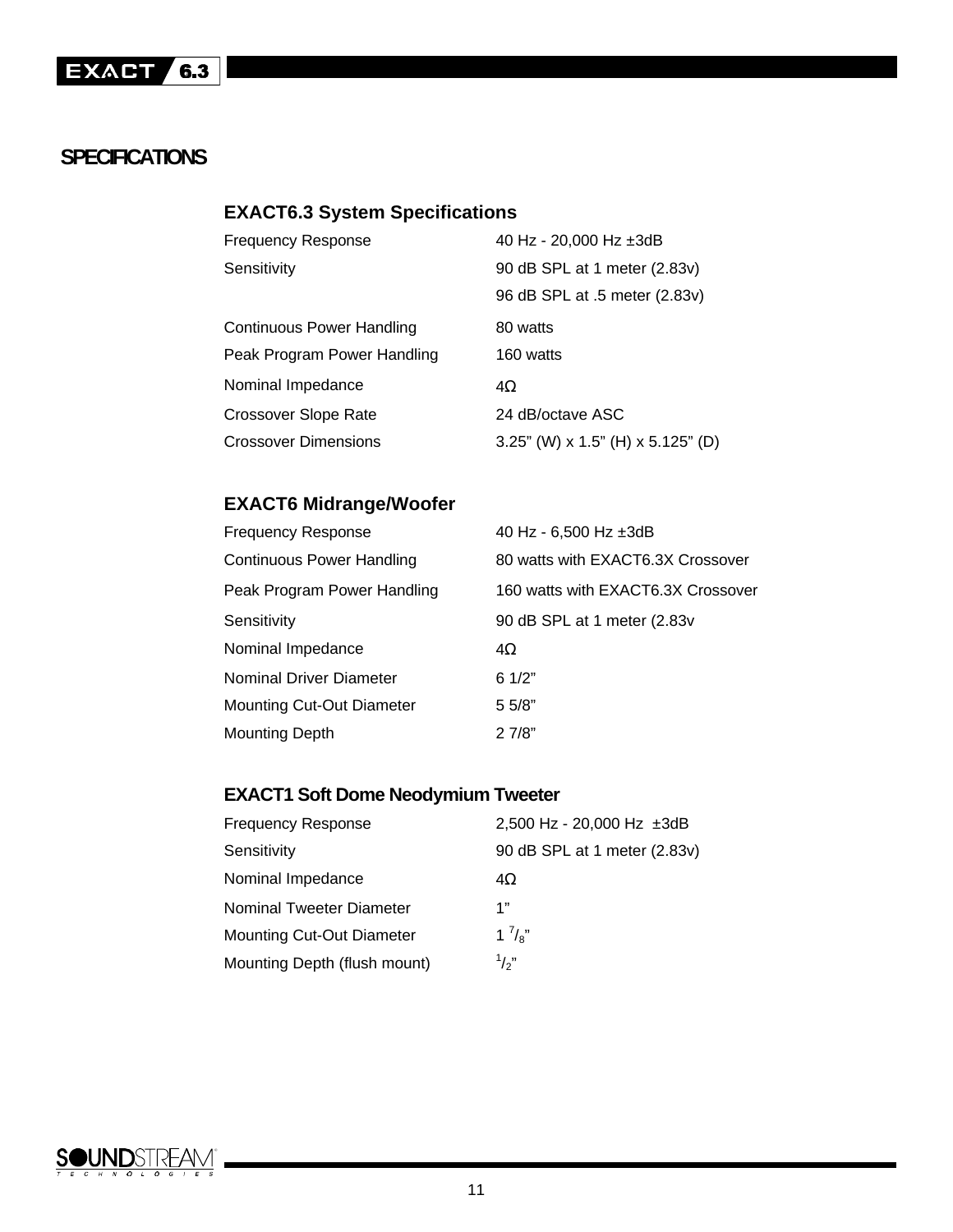



**(Rev A, 4/15/97)**